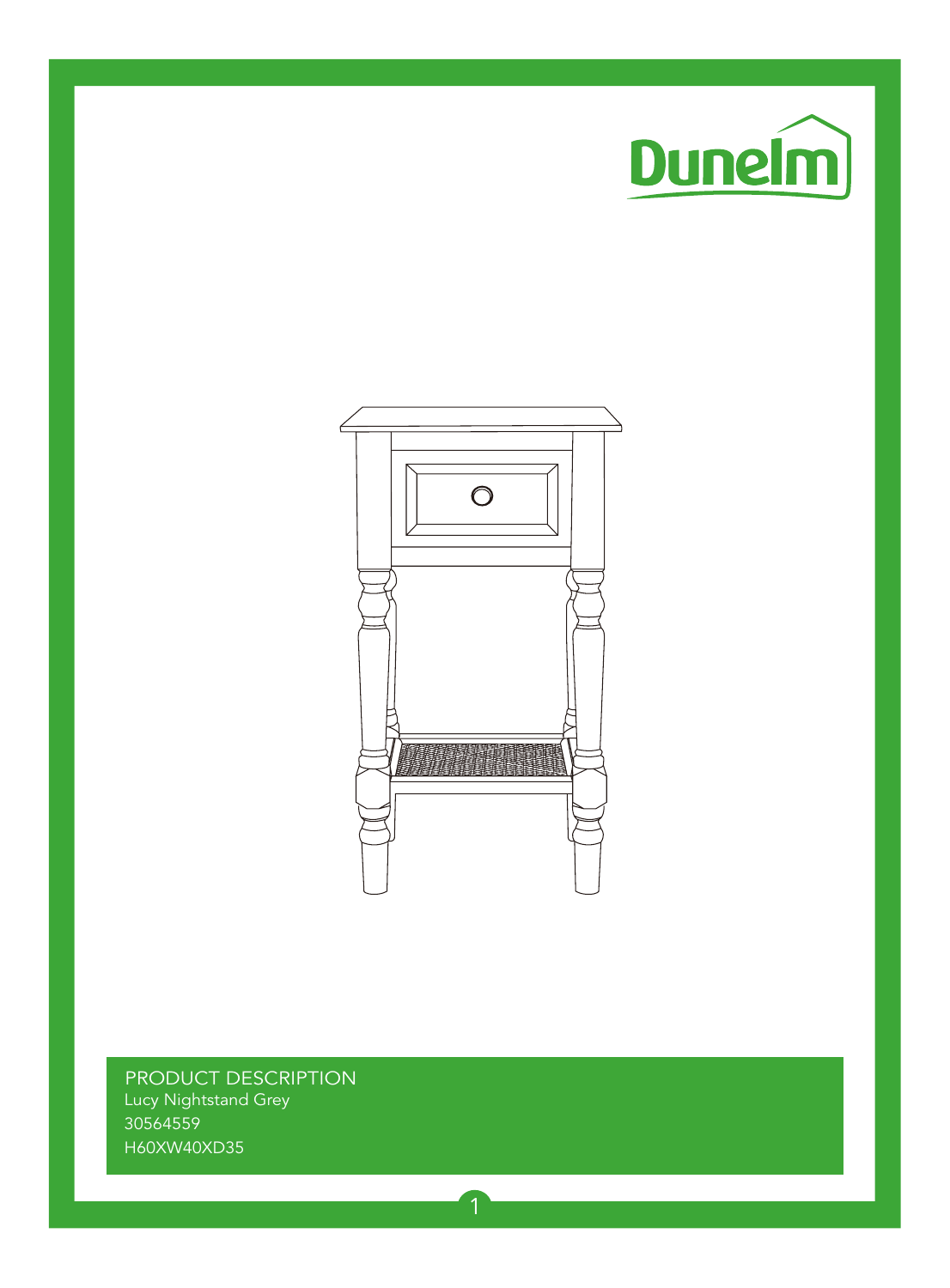# DEAR CUSTOMER



Thank you for purchasing your new piece of furniture from Dunelm.

We put a lot of effort in the design and construction of our products to ensure they set the standard for quality, durability and ease of assembly.

If for any reason you feel we haven't lived up to the high standards we set ourselves, please don't hesitate in contacting us on 03451 656565 where our team will be very keen to understand what has gone wrong and, more importantly, put it right.

## The Next Step...

There is no need to feel daunted by the number of parts and fittings in front of you, we have compiled this straight forward, step-by-step guide to make sure that assembling your furniture is as easy as 1, 2, 3.

Before you begin, we advise that you check that you have everything you need to get started.

### **TOP TIP**

Find a space to spread everything out across the floor before you begin assembling the item. Lay each panel down on a clean and level area, ideally in the room of intended use, ensuring there is enough room to manoeuvre around the item. It is recommended that two people assemble this product together.

The full list of furniture parts, fixtures and fittings, as well as the tools you will need for assembly can be found on page 3 of this manual.

#### **TOP TIP**

Identify all of the fittings, make sure that you have them all prepared and familiarise yourself with each component, to make things easier when you are putting it all together.

## Safety and Care Advice

IMPORTANT - The first step you need to take is to ensure your safety!

Please take the time to read and understand these instructions before assembling your furniture. Please keep these instructions for future reference.

Keep children and animals away from the assembly area.

This furniture contains small parts that could cause choking if swallowed.

Keep all plastic wrapping materials away from babies and children to avoid danger of suffocation.

Ensure that all packaging is disposed of carefully and responsibly.

From time to time check that there are no loose fittings on the unit, re-tighten when necessary.

Two people may be required for the assembly of this product.

Once items are part or fully assembled they are not returnable unless faulty.

This item is not for outdoor use – unless stated otherwise.

Some items will be supplied with a wall fixing strap, which we recommend is used to secure the item to the wall, to prevent a child from accidentally pulling furniture over. Furniture can be dangerous if incorrectly installed. Assembly should be carried out by a competent person. No liability will be accepted for damage or injury caused by incorrectly installed or assembled furniture.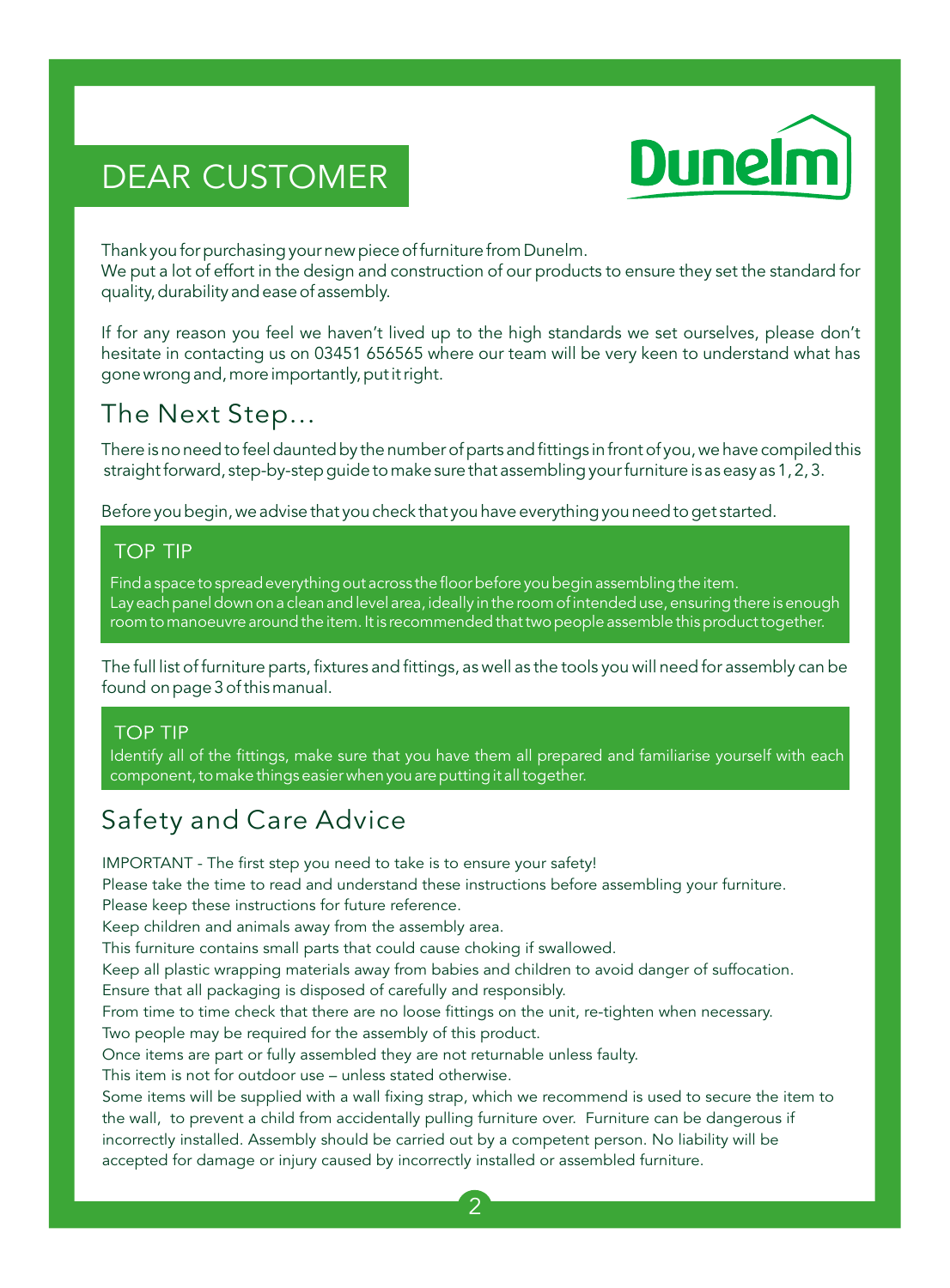## Parts & Fittings for Lucy Nightstand Grey (30564559) Component Panels



### Before you start

Check the pack and make sure you have all the parts listed above. If not, contact the helpline on 03451 656565 who will be able to help you.

When you are ready and sure that you have the right tools to hand, you will need plenty of space and a clean dry area for assembly.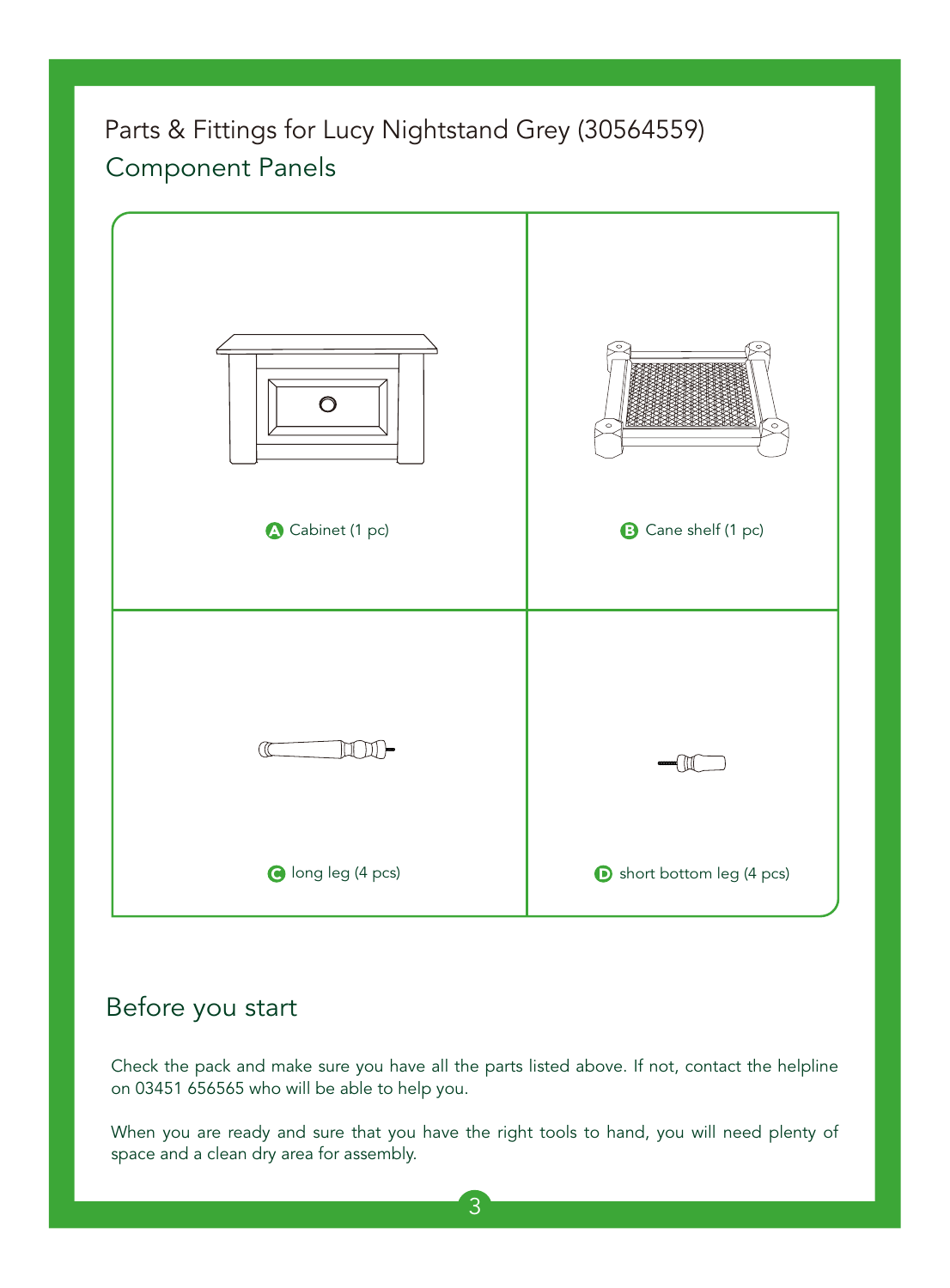## Ready?

Follow this step-by-step guide

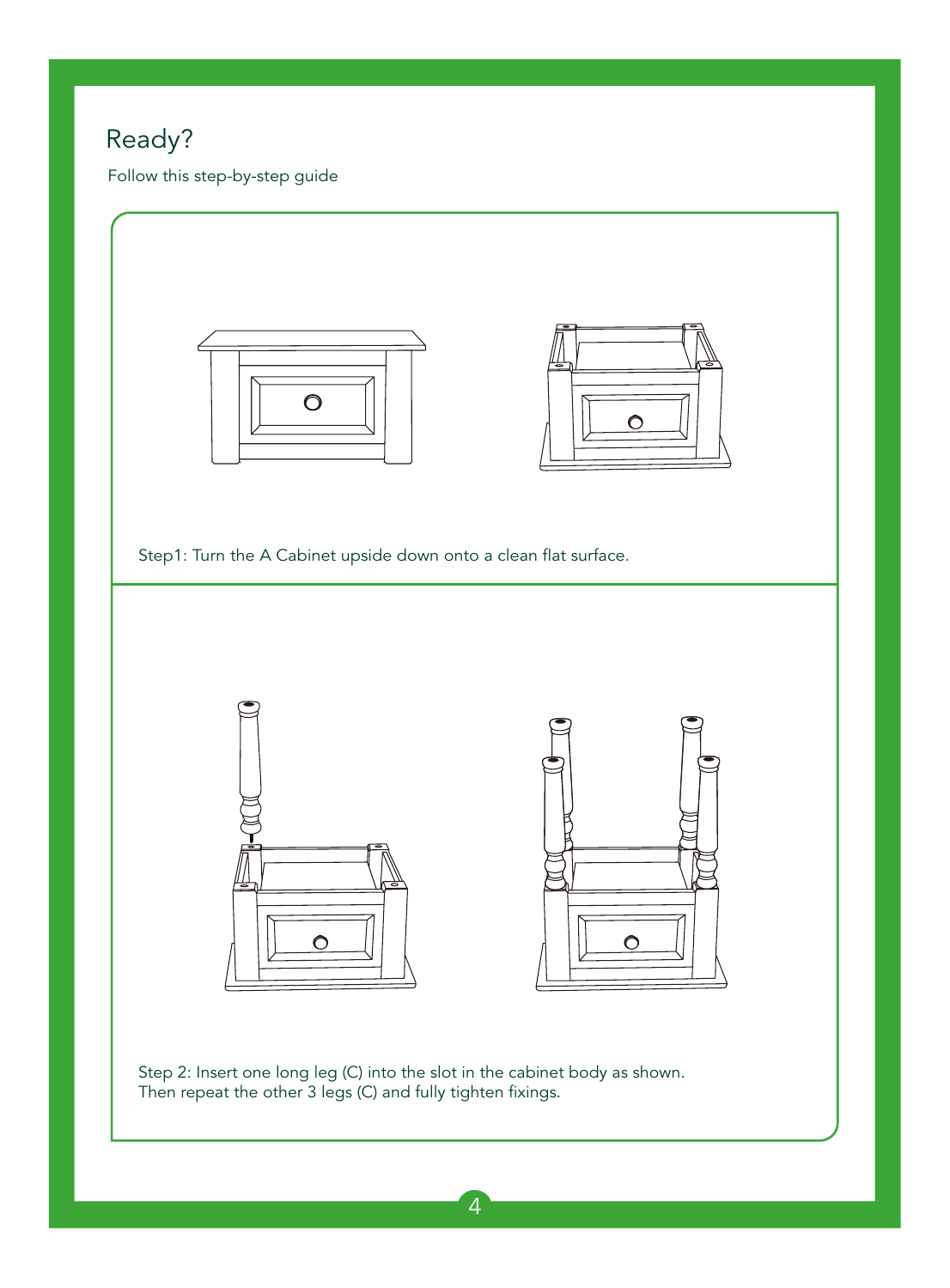

Step 3: Turn the B cane shelf upside down on the 4 long legs to make their 4 holes to fit;then insert D short legs in the the slot of shelf and long legs.



Step 4: Please repeat the other 3 short legs (D) and fully tighten fixings. Carefully turn the unit upright.